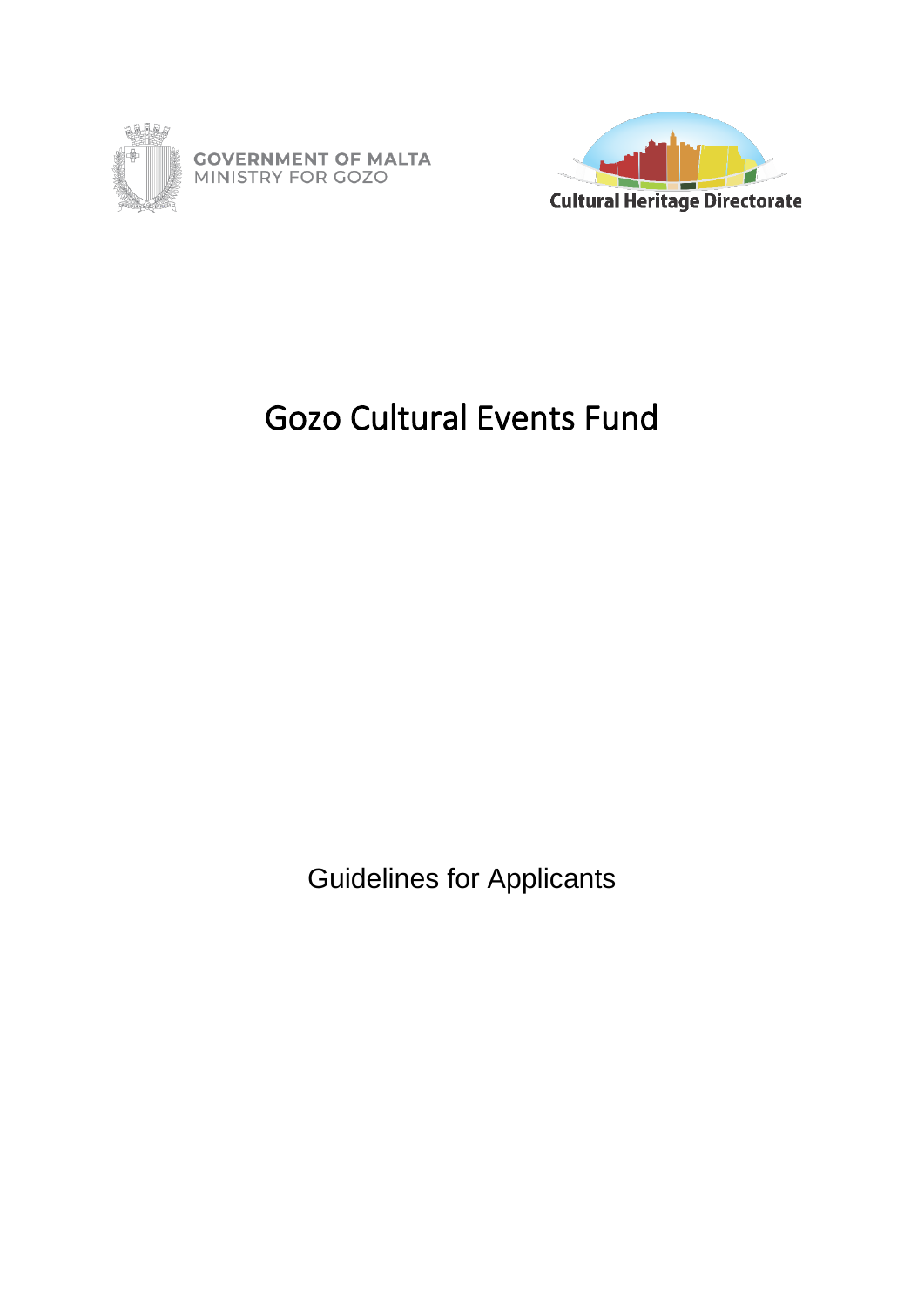## <span id="page-1-0"></span>Index

## **Table of Contents**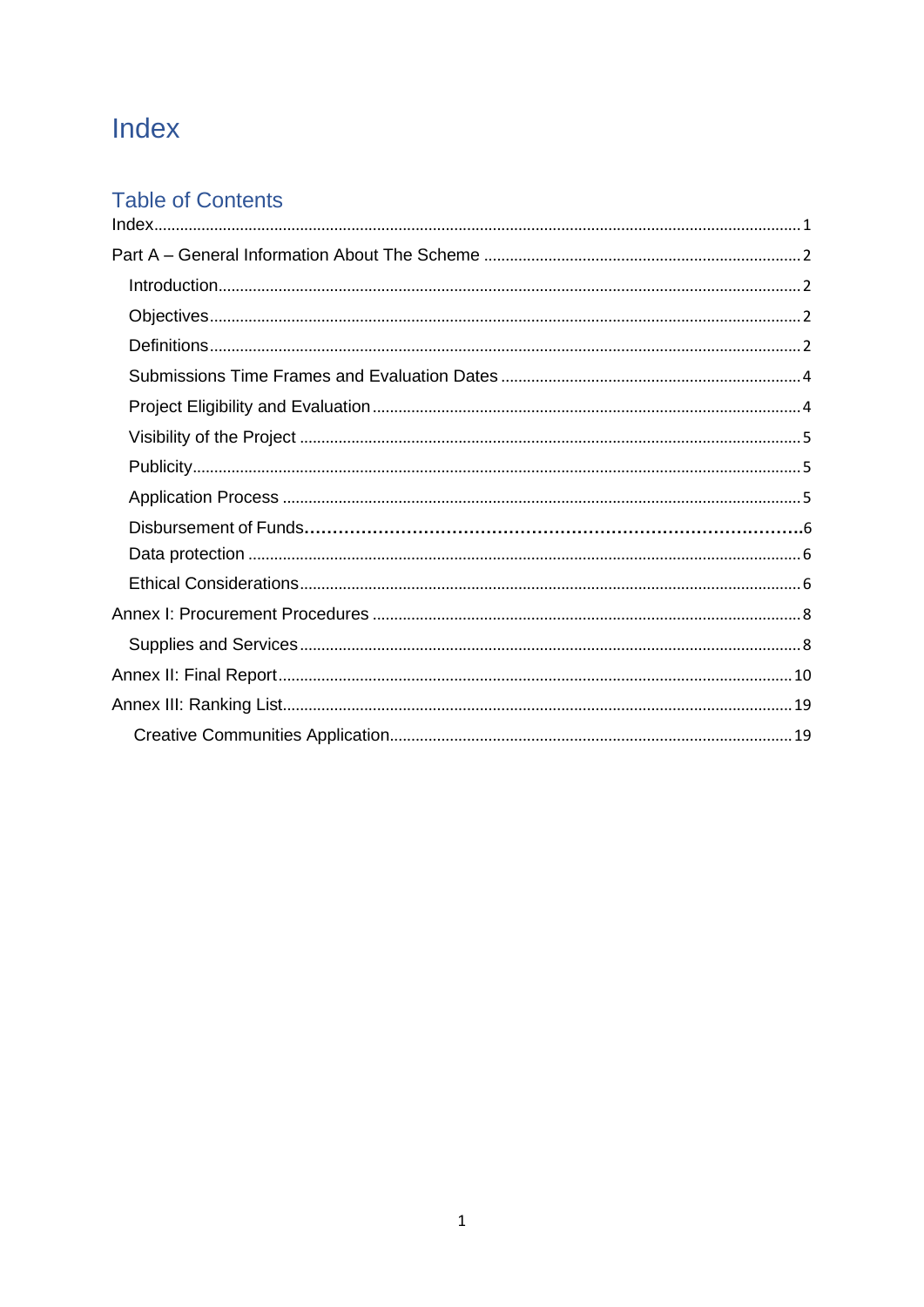## <span id="page-2-0"></span>Part A – General Information About The Scheme

## <span id="page-2-1"></span>Introduction

The Gozo Cultural Events Fund is a Ministry for Gozo measure for community-led creative and artistic activities in Gozo. It provides the opportunity for the development of artistic projects led by the community for the community, while celebrating cultural diversity.

The fund is looking to co-finance projects which encourage active cultural participation, promote local talent and boost the community's creative expression or appreciation of its identity.

## <span id="page-2-2"></span>**Objectives**

The Objectives of the Gozo Cultural Events fund are:

- To enhance Gozo's Cultural Calendar.
- To support creative and innovative initiatives in Gozo by individuals and organisations with the objective of promoting Gozo through its tangible and intangible cultural heritage.
- To promote cultural understanding in a diverse society.
- To encourage active participation of local communities in the culture and arts sector.

These objectives are reflected in the evaluation criteria against which submitted projects are assessed.

## <span id="page-2-3"></span>**Definitions**

For the purpose of these guidelines, the following terms are defined as follows:

**Applicant:** An applicant may be a: (a) a voluntary organization; or (b) an independent individual or a group of individuals, (c) entities or (d) local councils who would like to present a cultural event.

In all instances (indicated above), there must be a lead person who is duly authorized to represent the organisers. The Applicant must have a permanent address in Gozo.

**Voluntary Organisation:** must be a registered with the Commissioner of Voluntary Organisations and fully compliant in accordance with the Voluntary Organisations Act (Chapter 492 of the Laws of Malta) and its subsidiary legislation 492.01 (Annual Returns and Annual Accounts) [\(www.maltacvs.com\)](http://www.maltacvs.com/).

**Independent individuals or a group of individuals** must be VAT registered. This does not apply for individuals or groups that pertain to parishes or church institutions.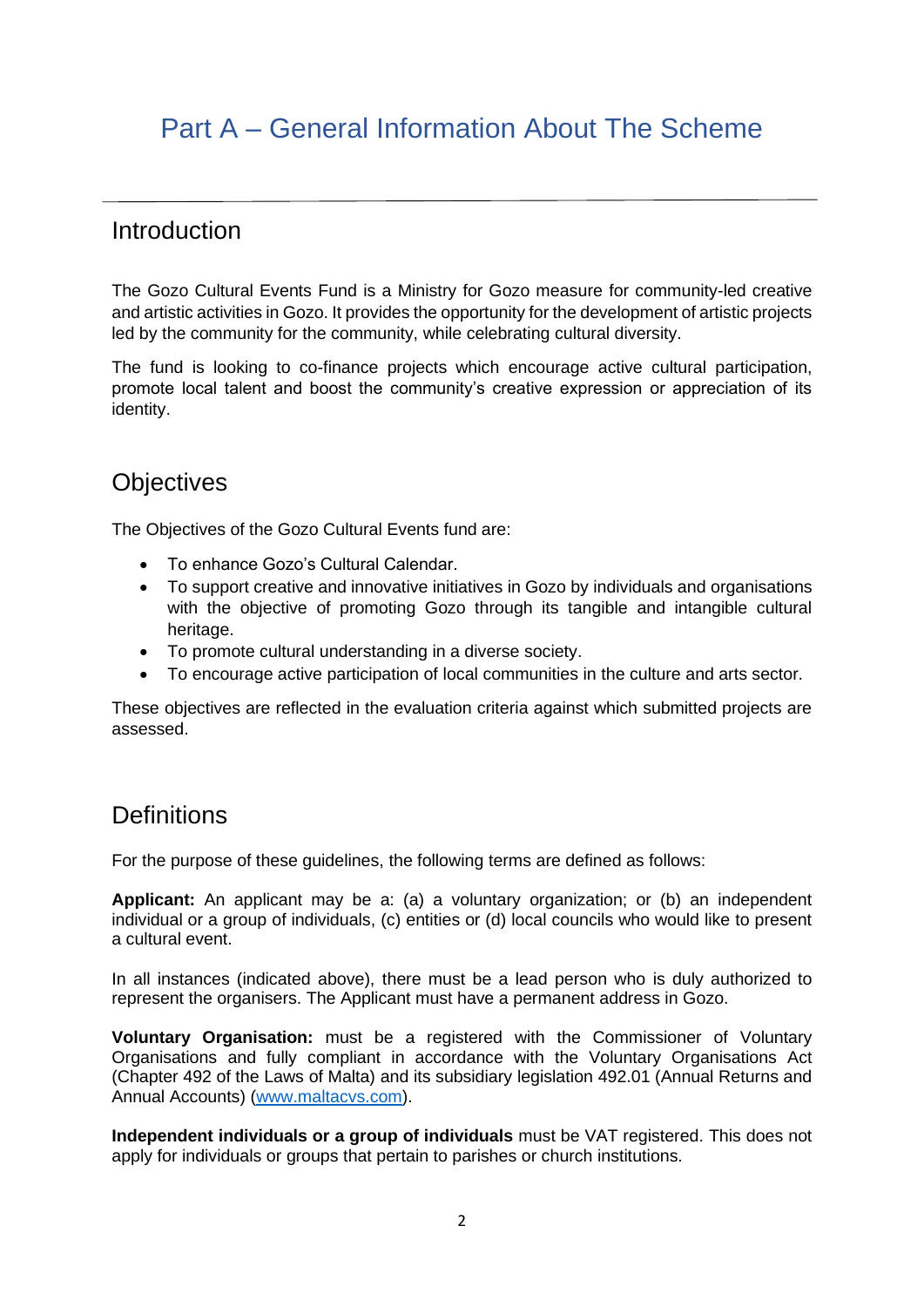**Entities:** must be VAT registered and be registered and compliant in accordance to the Companies Act (Chapter r 386 of the Laws of Malta).

**Cultural Events:** A Cultural Event which is of a non-profitable nature, and which is to be organized in Gozo.

**The Ministry for Gozo Cultural Events Fund:** This is a funding programme for the holding of cultural events in Gozo during 2022. This Fund is administered by the Cultural Heritage Directorate within the Ministry for Gozo. It establishes the allocation of funds, sets the objectives, priorities and evaluation criteria.

The Ministry for Gozo reserves the right to decline any form of assistance if it determines that the proposed event is not in accordance with the set objectives of the Cultural Funds Scheme.

The Ministry for Gozo reserves the right to propose alternative dates for the proposed event as to not interfere with other scheduled events.

The Ministry for Gozo also reserves the right to not refund any incurred costs if a beneficiary of this funding programme has failed to honour one or more of the conditions as stipulated in the Grant Agreement.

The Ministry for Gozo reserves the right to revise the Terms and Conditions of this application in due course, as it may deem fit. Notwithstanding this clause the terms and conditions applicable for the particular application are those as date of submission.

**Evaluation:** An evaluation team will be appointed by the Ministry for Gozo to:

- Administer a transparent and equitable evaluation process of submitted proposals;
- Determine the eligibility of proposals in terms of the Eligibility, Exclusion and Capacity Criteria;
- Draw up a ranking list as per Annex III and recommend proposals for award;
- Recommend the extent of the financial assistance to be conferred;

**Eligible Costs:** Costs that strictly emanate from the organisation of the proposed event.

Co-Financing & Double-Financing of the Event.

Co-financing is permitted in those circumstances where the funds being requested through the Fund may not be sufficient to finance the entire cost of the event. In such instances, the applicant may complement the sum being requested through other sources. Such sources could be, funding from private sponsors and/or Government Agencies or Authorities but not from other Ministries.

No double funding of eligible expenditure will be permitted. Any supplimentary funding sources to cover expenditure which is not covered through these funds must be indicated. To avoid the risk of double-financing, the applicant must indicate in the relevant section of the eapplication form, the sources and the amounts of any other funding received or applied for in the same financial year. Following the realisation of the event, the beneficiary will be required to state the amount of supplimentary funds received and the source in the income and expenditure statement that is to be presented after the conclusion of the event.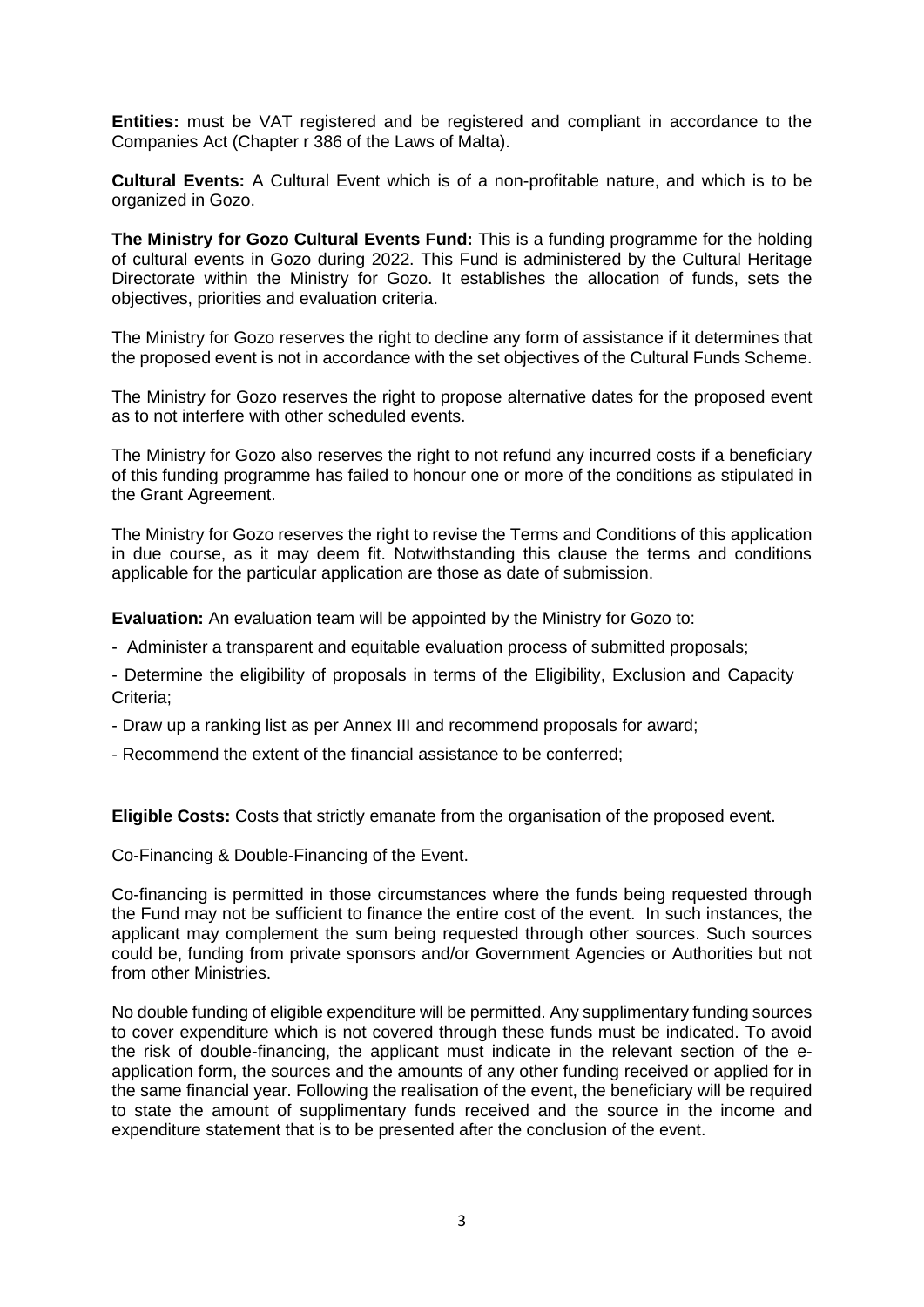## <span id="page-4-0"></span>Submissions Time Frames and Evaluation Dates

An evaluation team will be appointed by the Permanent Secretary to assess the submissions in accordance to the established criteria. The result will be communicated to the applicant in an electronic form and available online.

Applications will be recieved through the online application form for events taking place up to December 2022.

Interested applicants are to submit their application online through the following link by not later than 3 months before the date of the event by providing all the details and documents required.

[https://mgoz.gov.mt/en/Pages/eForms/CulturalEventsFund.aspx](https://mgoz.gov.mt/en/Pages/eForms/OldCulturalEventsFund.aspx)

## <span id="page-4-1"></span>Project Eligibility and Evaluation

Proposals will first be screened in terms of eligibility. Ineligible proposals in terms of the indicated set of criteria (as indicated below) shall not be processed further and shall not undergo evaluation.

### **Ineligible**

- Projects of an intrinsically profitable nature;
- Organisations/individuals are bankrupt or being wound up;
- They are having their financial affairs administered by the courts, and/or are having entered into an arrangement with creditors, and/or have suspended business activities, and/or are the subject of proceedings concerning those matters, and/or are in any analogous situation arising from a similar procedure provided for in national legislation or regulations;
- They are under investigation by the Commissioner for Voluntary Organisations according to LN 379 of 2012;
- They have been guilty of grave professional misconduct proven by any means which the contracting authority can justify;
- They have not fulfilled obligations relating to the payment of social security contributions or the payment of taxes in accordance with the legal provisions of the country in which they are established or with those of the country of the contracting authority;
- They have been the subject of a judgement which has the force of *res judicata* for fraud, corruption, involvement in a criminal organisation or any other illegal activity detrimental to the Ministry for Gozo;
- They are following a procurement discipinary procedure or grant award procedure financed by the Ministry for Gozo or any other Government Entity; they have been declared to be in serious breach of contract for failure to comply with their contractual obligations;
- The project proposal is or has been granted through another EU/National Fund;
- The organisation/individual does not observe any of the eligible criteria;
- Fireworks expenses are ineligible under this funding scheme.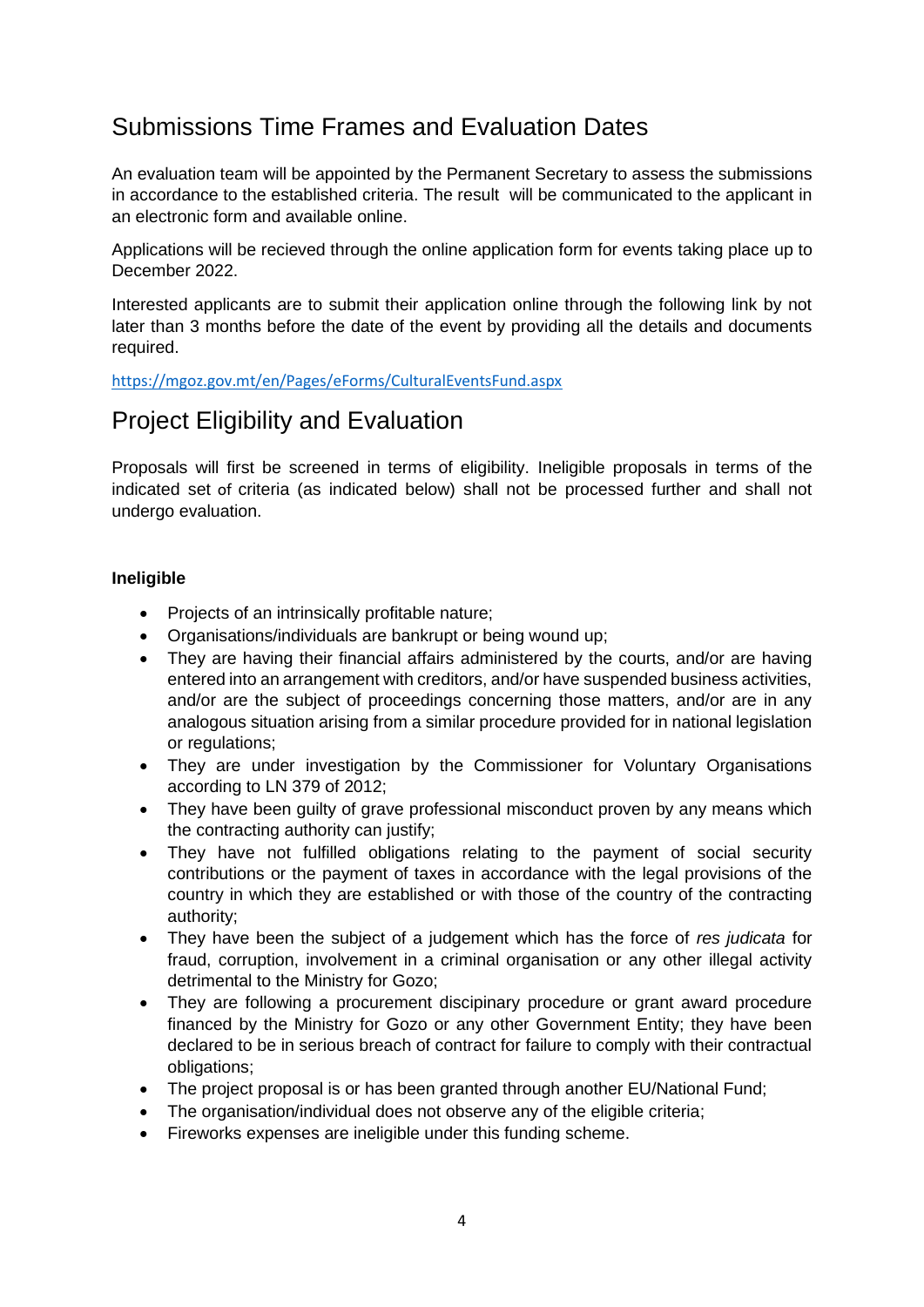### **Evaluation criteria**

Each eligible application is assessed against the following evaluation criteria:

- The project's impact on the local community.
- Development of the organisation.
- The quality and outcome of the project.
- Project management.

All criteria carry **equal weight** in terms of the assessment of the event proposed.

The applicant must show that they have the adequate operational capacity, that is the necessary people, skills, competencies and motivation to complete the proposed project.

## <span id="page-5-0"></span>Visibility of the Project

Beneficiaries and participants should 'publicize' the project – as well as its aims and objectives.

In order to raise awareness of the project, the beneficiary could for example develop information material; send a mail shot or SMS mailing; prepare posters, stickers, promotional items (t-shirts, caps, pens, etc.); invite journalists to observe; issue 'press releases' or write articles for local papers, develop websites or newsletter; engage in social network activities such as creating a Facebook page; create an e-group, a web space, a photo-gallery or blog on the Internet.

## <span id="page-5-1"></span>**Publicity**

Beneficiaries must clearly acknowledge the Ministry for Gozo in all communications or publications, in whatever form or whatever medium, including the Internet, or on the occasion of activities for which the grant is used.

Apart from the measures foreseen for the visibility of the project and for the dissemination and exploitation of its results (which are award criteria), there is an obligation of minimal publicity for each granted project. This must be done according to the following instructions:

- 1. Use of the Ministry for Gozo logo.
- 2. Use of disclaimer stating the following: This event is being brought to you in collaboration with The Ministry for Gozo.
- 3. Place a banner at the entrance with MGOZ's logo.

If these provisions are not fully complied with, the beneficiary's grant may be revoked.

All promotional material is to be vetted and approved by MGOZ prior to publishing.

## <span id="page-5-2"></span>Application Process

Applicants will receive a digital notification indicating that their submission has been received.

Applicants will receive communication about whether the request for funding has been accepted or not by not later than the second week of the following month of application.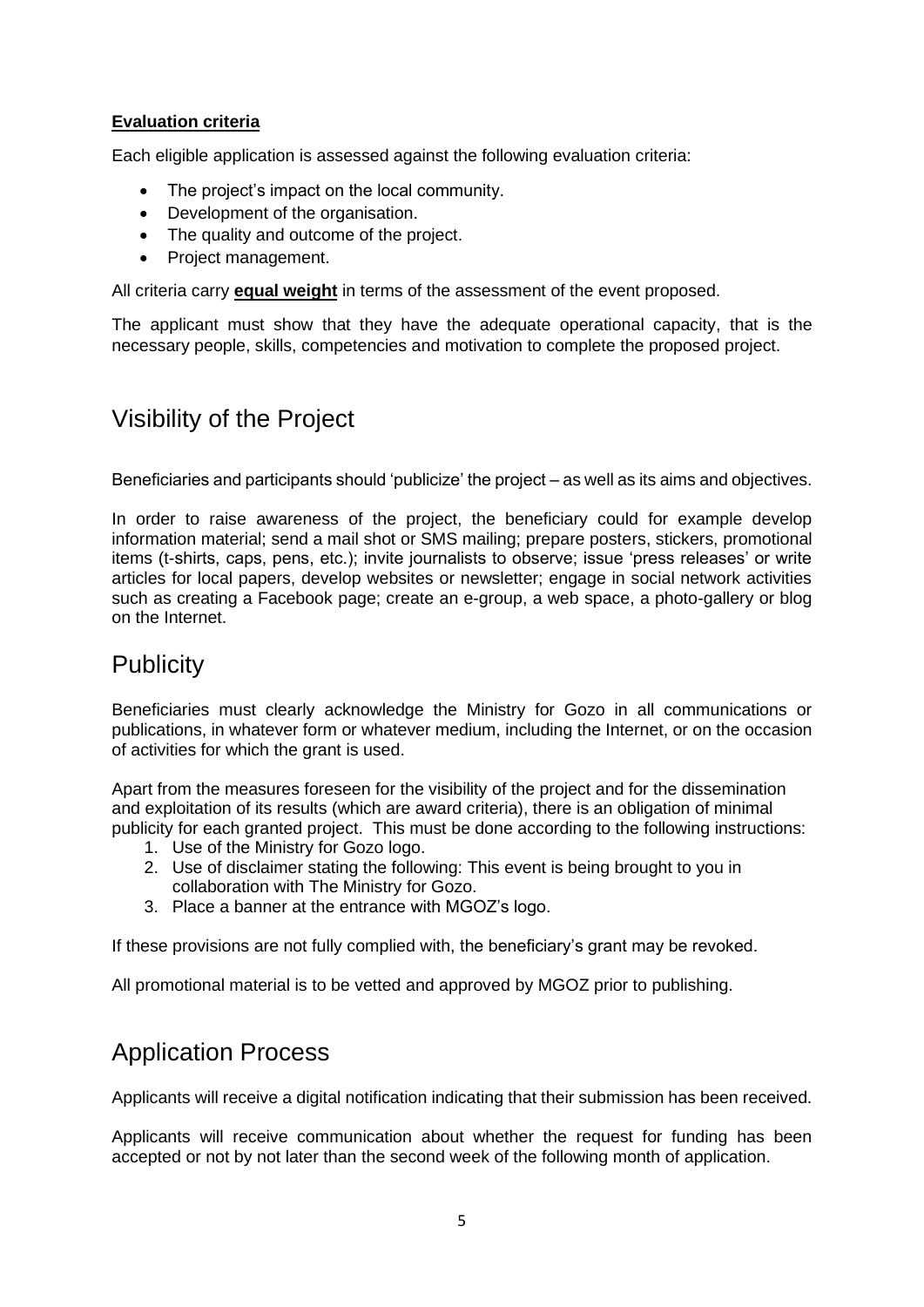This fund is competitive and will be evaluated according to established criteria.

Proposals will first be screened in terms of eligibility. Proposals which are not eligible in terms of the procedure stipulated by these guidelines will not be processed further and will not undergo evaluation.

After being approved for funding the individual/legal representative of the organisation will be required to sign a grant agreement with the Ministry for Gozo, setting all terms and conditions for the grant.

## Disbursement of Funds

Funds will only be disbursed after the completion of the event and the submission of the following documentation:

- An itemised and detailed final income and expenditure statement for the whole event.
- Government Procurement Procedures must be adhered to as per Annex I and documented proof is to be presented with the final report following the realisation of the event.
- Final Report as per Annex 2.
- Original fiscal receipts for claimed expenses in connection with the event. In the case where invoices are submitted, applicants must submit authenticated copies of the fiscal receipts as soon as these are available, even after funds have been disbursed.

Voluntary Organisations will be required to confirm prior to any disbursements of funds, whether there are compliant with requisites of the Voluntary Organisations Act.

## <span id="page-6-0"></span>Data protection

All personal data contained in the application and the Grant Agreement shall be processed in accordance with the Data Protection Act as per local legislation.

This data will be processed solely in connection with the evaluation and implementation of the event, without prejudice to the possibility of transferring such data to those who are responsible for inspection or who may be appointed to audit the Cultural Funds Scheme by the Ministry for Gozo and/or the Ministry of Finance.

## <span id="page-6-1"></span>Ethical Considerations

Any proposal for an indirect action which contravenes fundamental ethical principles or which does not fulfil any conditions set out in this call for proposals may be excluded from the selection process at any stage.

In addition any awarded applicant that has committed a wilful action which contravenes fundamental ethical principles during the implementation of the event will invalidate the Grant Agreement. No financial assistance will be granted.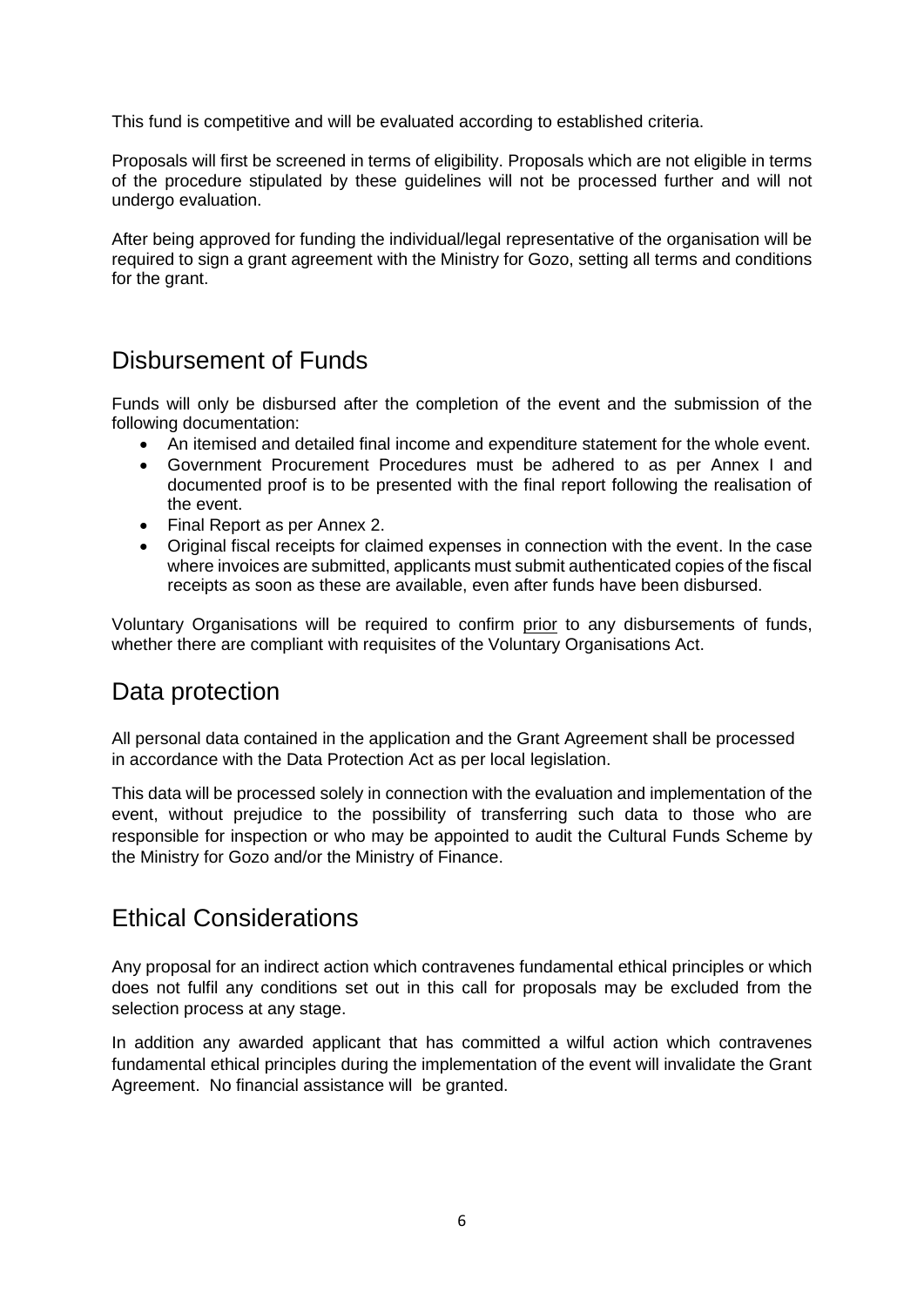## **Contact Details**

*Ministry for Gozo* **Gozo Cultural Events Fund** Cultural Heritage Directorate Tel: 2215 6449 Email: [culturefund.mgoz@gov.mt](mailto:culturefund.mgoz@gov.mt)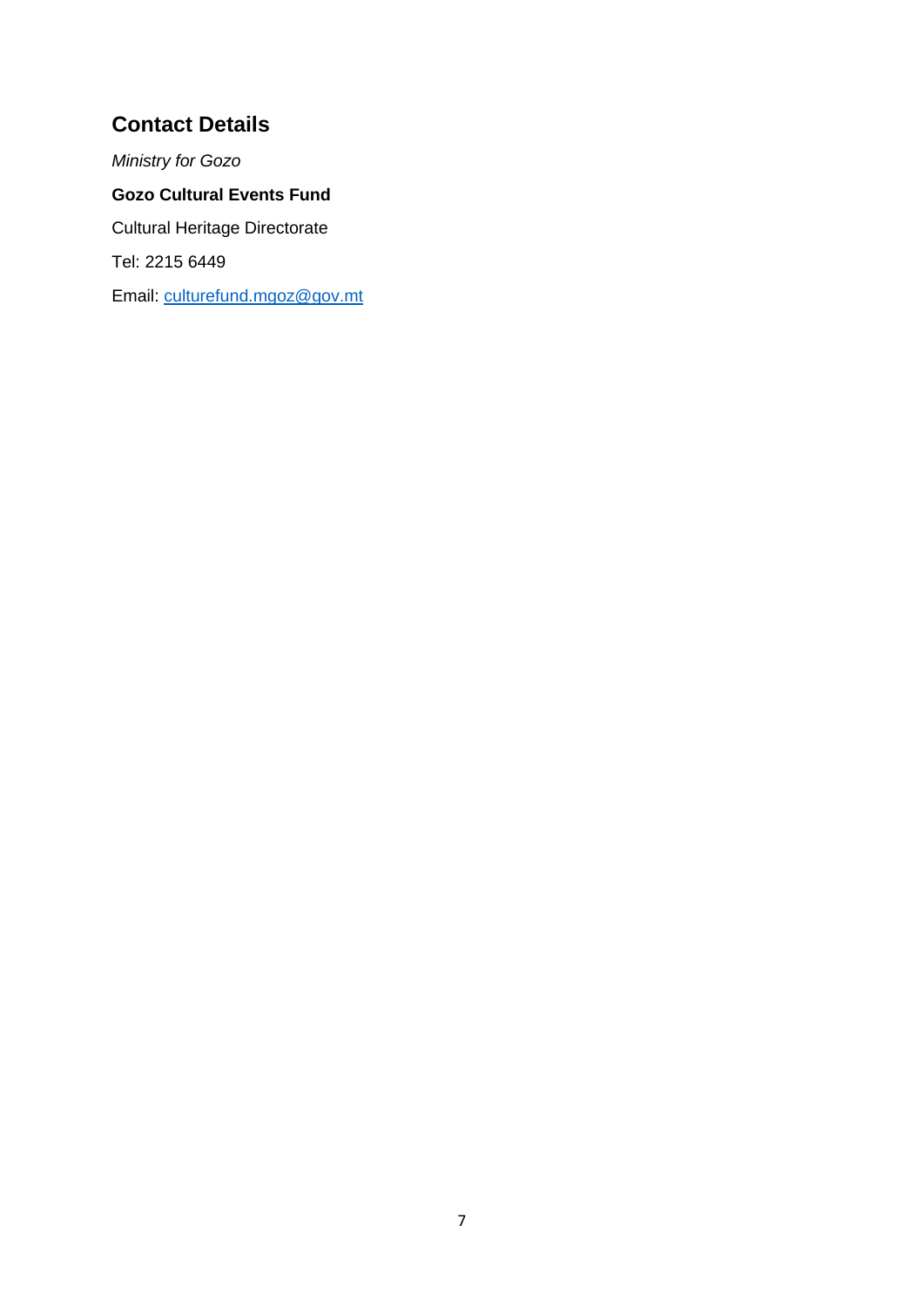## <span id="page-8-1"></span><span id="page-8-0"></span>Supplies and Services

**Beneficiaries must abide with the procurement threshold and relevant requirements so as to guarantee transparency and accountability as per table hereunder:**

| <b>Government Public Procurement Regulations</b><br>(Legal Notice 352/2016) |                                 |                                                               |
|-----------------------------------------------------------------------------|---------------------------------|---------------------------------------------------------------|
| <b>RANGES</b>                                                               | <b>MADE THROUGH</b>             | <b>REQUIREMENTS</b>                                           |
| <b>Under EUR</b><br>5,000                                                   | <b>Request for Quotations</b>   | Call for Quotes - Minimum of 3 quotations<br>must be attained |
|                                                                             |                                 | <b>Publication not mandatory</b>                              |
| EUR $5,001 -$                                                               | Published call for              | Call for Quotes - Minimum of 3 Quotations                     |
| <b>EUR 9,999</b>                                                            | Quotations                      | Publication of call for quotes mandatory                      |
|                                                                             |                                 | Internal Evaluation of results to bidders                     |
|                                                                             |                                 | Notification of results to bidders                            |
|                                                                             |                                 | Agreement/Contact with successful bidder                      |
| EUR $10,000 -$                                                              | <b>Public Tender/Expression</b> | Call for Tender                                               |
| <b>EUR 144,000</b>                                                          | of Interest                     | Publication of call for quotes/tender mandatory               |
|                                                                             |                                 | Internal Evaluation of Tender/Expression of                   |
|                                                                             |                                 | Interest                                                      |
|                                                                             |                                 | Publication of Results & communication to                     |
|                                                                             |                                 | bidders                                                       |
|                                                                             |                                 | Agreement/Contract with successful bidder                     |
|                                                                             |                                 | inclusive of Addenda where necessary                          |
| Note: ALL figures are NET (excl.) of VAT                                    |                                 |                                                               |

• Procurement procedures made through Direct Orders will be permitted subject to the following conditions:

> - The value of the supplies/works/services procured through Direct Orders must not exceed EUR 500 exclusive of VAT;

- Approval from the Selection and Review Committee must be attained prior the initiation of a direct order procedure. The Voluntary Organisation will be required to clearly justify the request to resort to a direct order procedure;

- Repetitions of Direct Orders for identical supplies/services/works should be avoided;

- Division of Direct Orders to bypass threshold set is strictly prohibited.

• Quotations

- must be requested with a specified deadline;

- must be attained within the same period (not more than a 1 month timeframe between one another)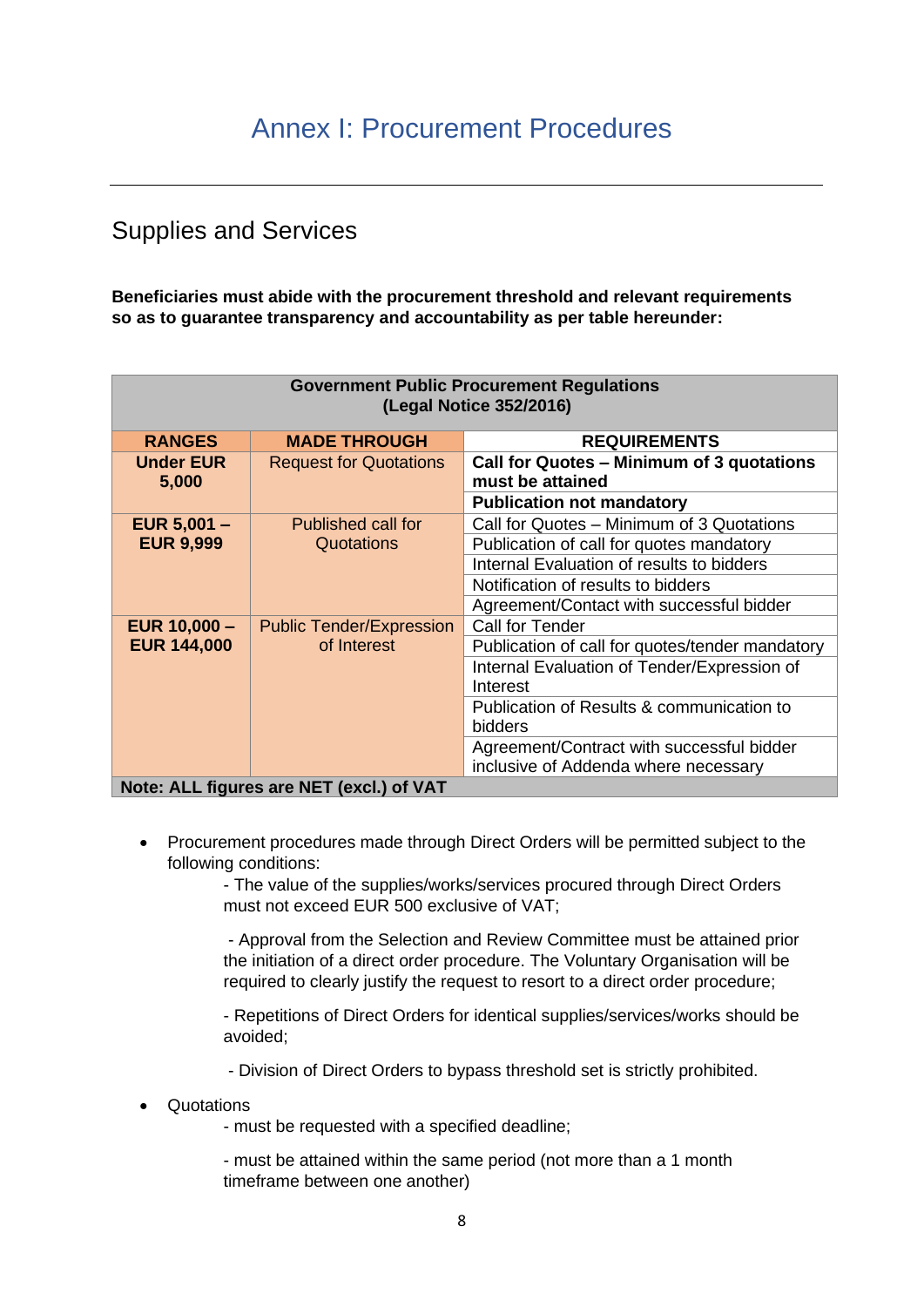- If the minimum number of 3 quotations cannot be attained, the Voluntary Organisation must provide evidence that more than 4 potential suppliers/service providers were contacted.

- The minimum time limit (Publication period) for Tenders shall be twenty (20) days;
- <span id="page-9-0"></span>• Objection period for all published calls with an estimation value over €5,000 is to be ten (10) calendar days.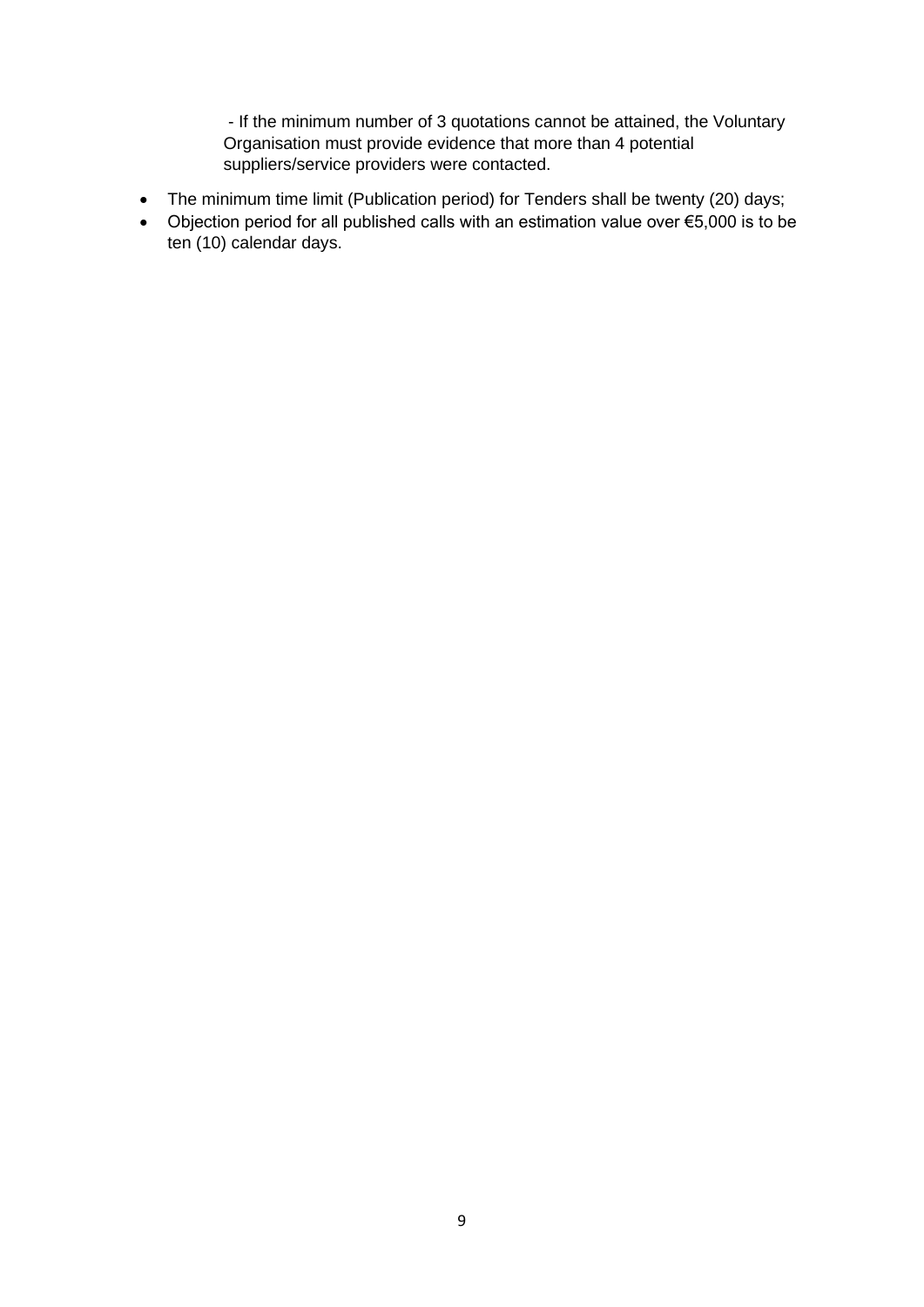## Annex II: Final Report

### *Ministry for Gozo Reference Number*

*Please insert the reference as indicated in your Grant Agreement:*

### *Name of the beneficiary*

*Please indicate the name of the beneficiary organisation:*

### *Contact Details of the person compiling this report*

| Family name (Mr/Ms) | First name |
|---------------------|------------|
| Position/function   |            |
| Email               |            |
| Telephone/Mobile    |            |

*REPORTING OBLIGATIONS (Please consult your agreement before elaborating this report)*

*The final report includes one narrative section on the carrying out of the Initiative and one financial part. The*  beneficiary must fill in both parts. Failure to accomplish the reporting obligations within the established timeframe *entitles the MGOZ to not honour the agreement.*

| <i><b>Index</b></i> |                                                                   |
|---------------------|-------------------------------------------------------------------|
|                     | The Final Report is composed of the following parts:              |
| I.                  | Details of the Initiative                                         |
| Ш.                  | <b>Implementation</b>                                             |
| Ш.                  | <b>Procurement of Products and Provision of Services Rendered</b> |
| IV.                 | Co-Financing                                                      |
| v.                  | <b>Financial Report</b>                                           |

### *Signature of the legal representative*

*I the undersigned hereby certify that all the information and financial data contained in this final report are accurate.*

*I am aware and give consent to the Ministry for Gozo (MGOZ) to make available and use all data provided in this report for the purposes of managing and evaluating the Gozo Cultural Events Fund Scheme.* 

*All personal data collected for the purpose of this Initiative shall be processed in accordance with Data Protection Act on the protection of individuals with regard to the processing of personal data.*

*I declare that I have informed the individuals who have participated in this Initiative on the provisions and practices regarding data protection.*

#### **Legal representative**

Name in capital letters:

Signature :

Date:

*NB. If the Legal representative of the Application is not the same person who represented it when the Grant Agreement was signed, you are to affix a statement from your Committee stipulating the change of the Legal Representative.*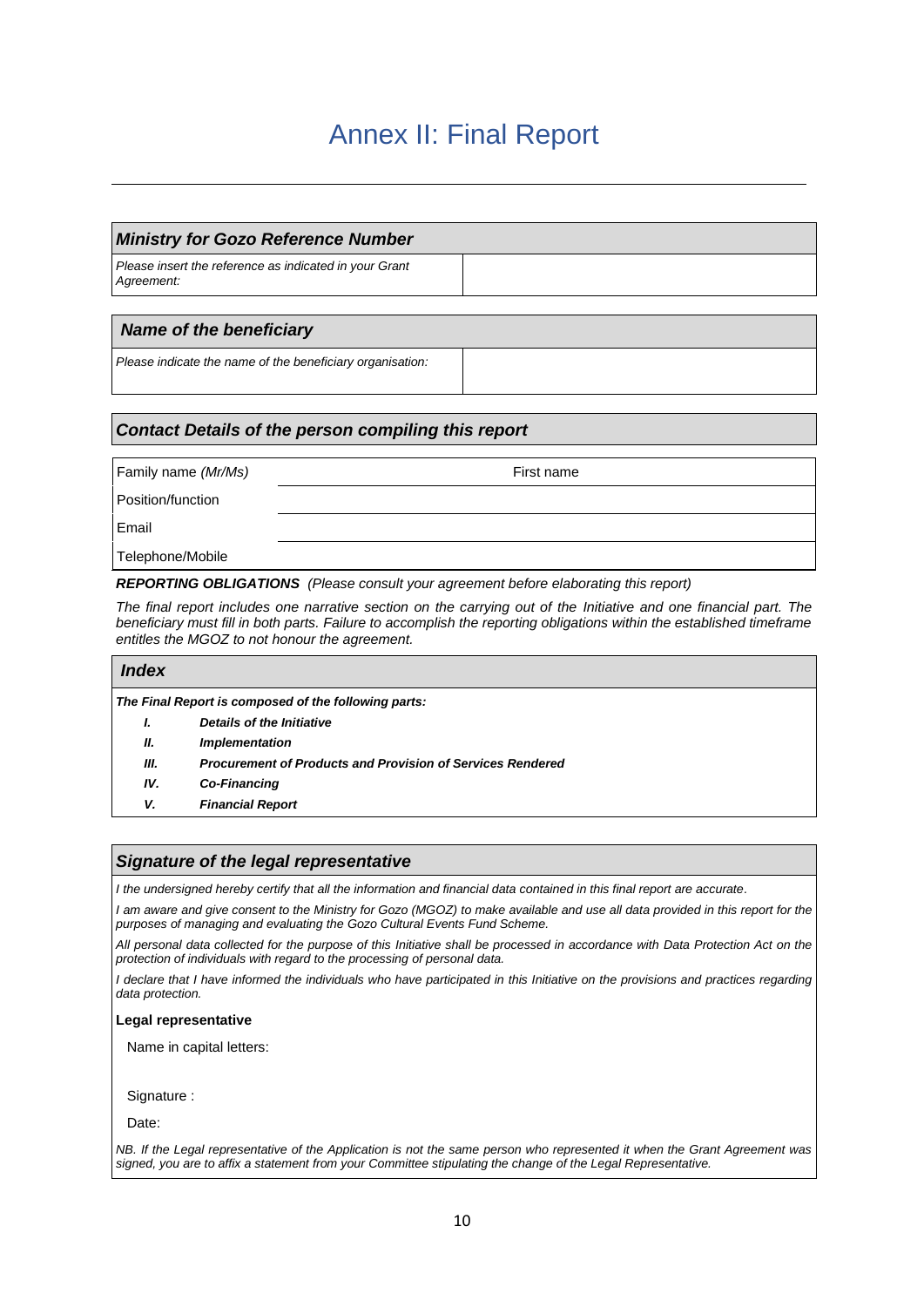### **Part I. Details of the Initiative**

*If more space is needed, please extend boxes.*

#### *The Initiative*

*Please provide a summary of the main objectives of the Initiative and how the Applicant had planned to realise the Initiative. Kindly refer to your application.*

*Summary of the Initiative (as per application)*

*Relevance to the general Objectives of the Scheme (as per application)*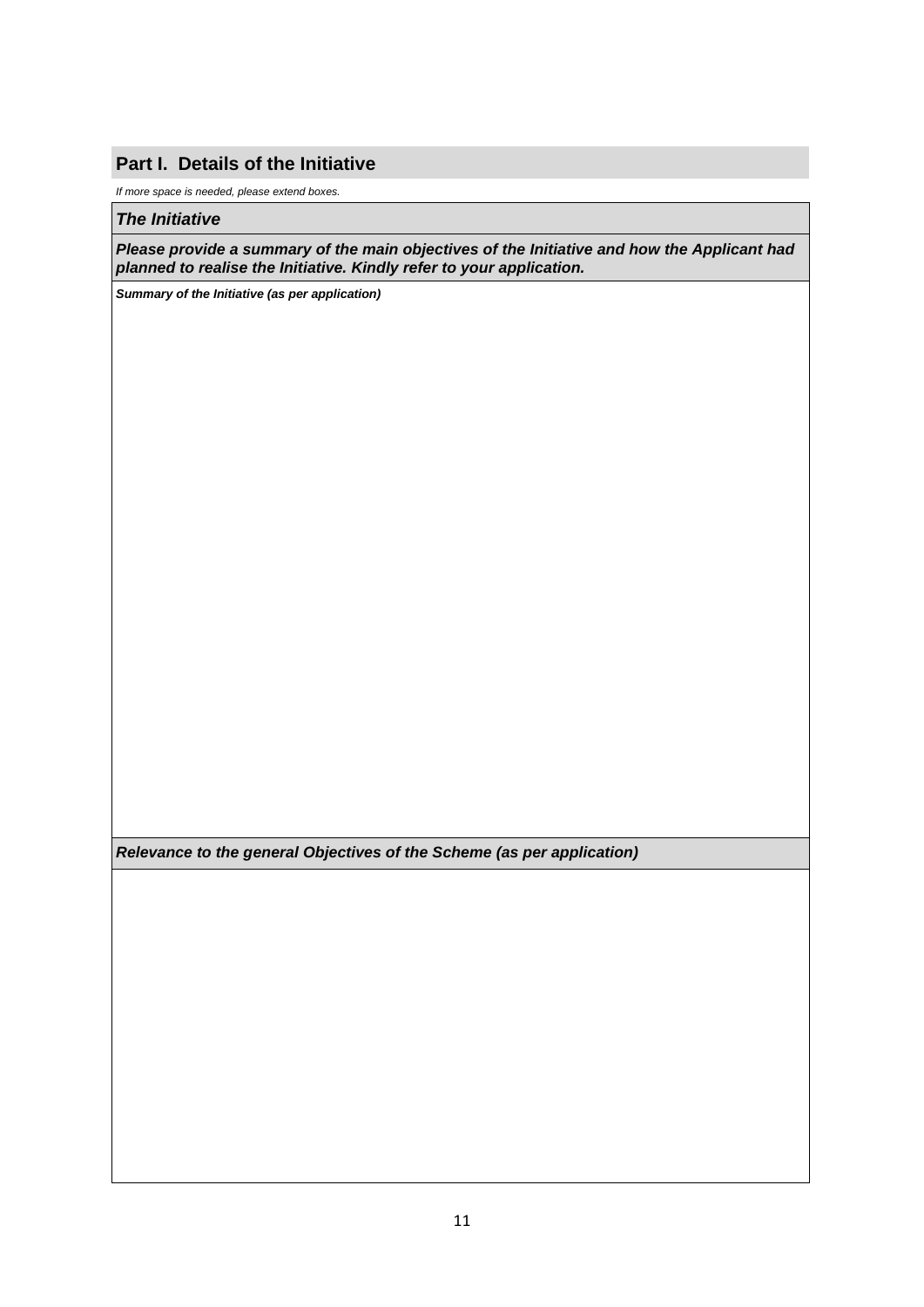*Relevance to the Priorities of the Scheme (as per application)*

*Where there any eventual changes between your initial application and the activities finally implemented? Please indicate and explain the reasons*

*(Example the Activity programme had to be altered because \_ \_ \_ \_.)*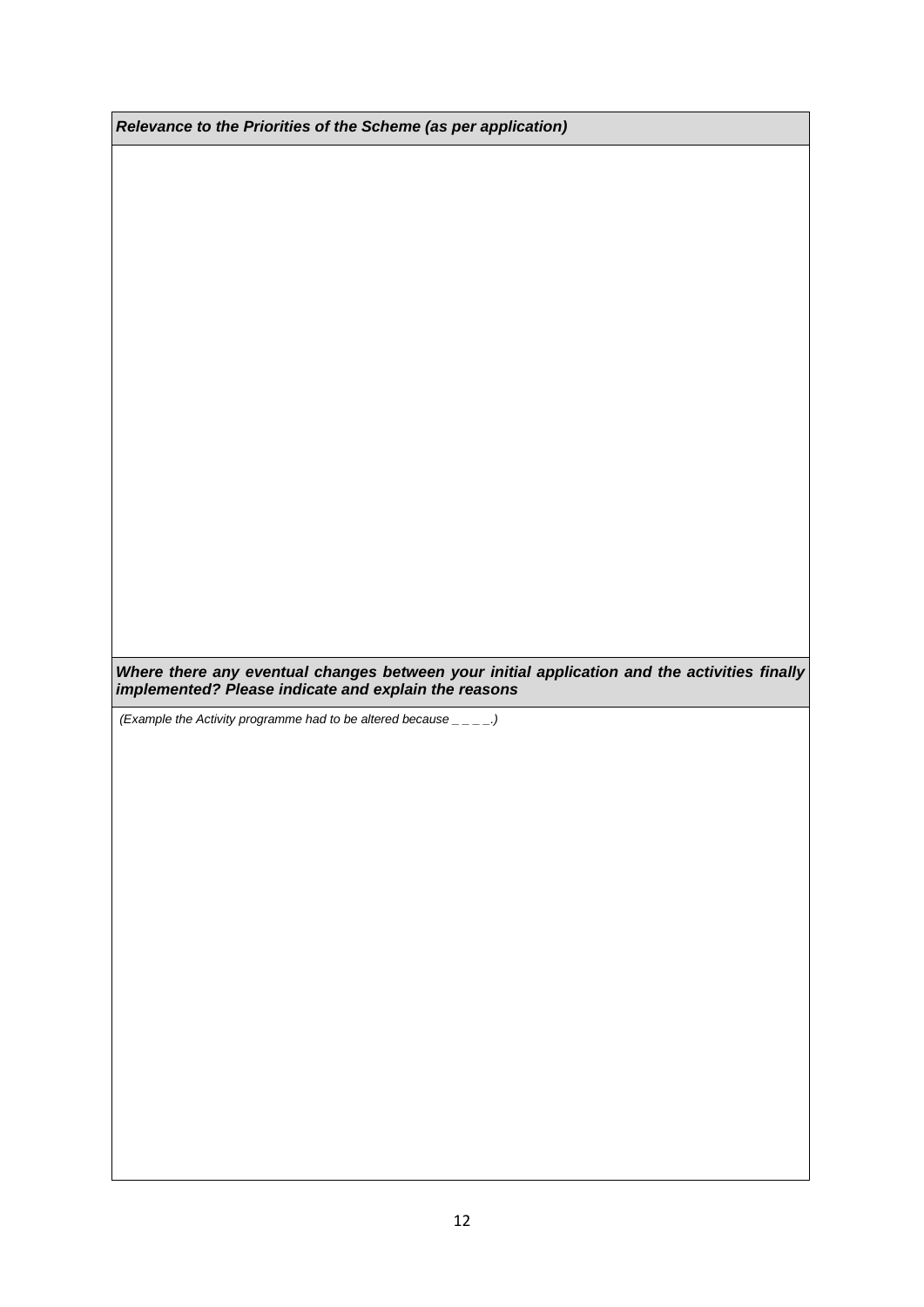### **Part II. Implementation**

*The points below are intended to serve as a guide for your description of the activities undertaken within the context of the Initiative. Do not hesitate to mention difficulties and problems you have encountered and other matters that you consider helpful for other organisations, which would organise similar activities in the future.* 

*Please enclose with this report the products developed during the Initiative (videos, photos, website, etc.) and information on how these were disseminated.*

#### *Description of preparatory activities*

*Please give a general description of the preparatory activities.* 

### *Description of activities*

*Please give a general description of the Initiative. Indicate the implemented activities and the working methods used.*

### *Involvement of participants, the general public and members of staff*

*What was the criteria used to identify prospective participants of the Initiative? The general public was invited to the activities? Were staff members involved in any stage of the Initiative? Were they remunerated?*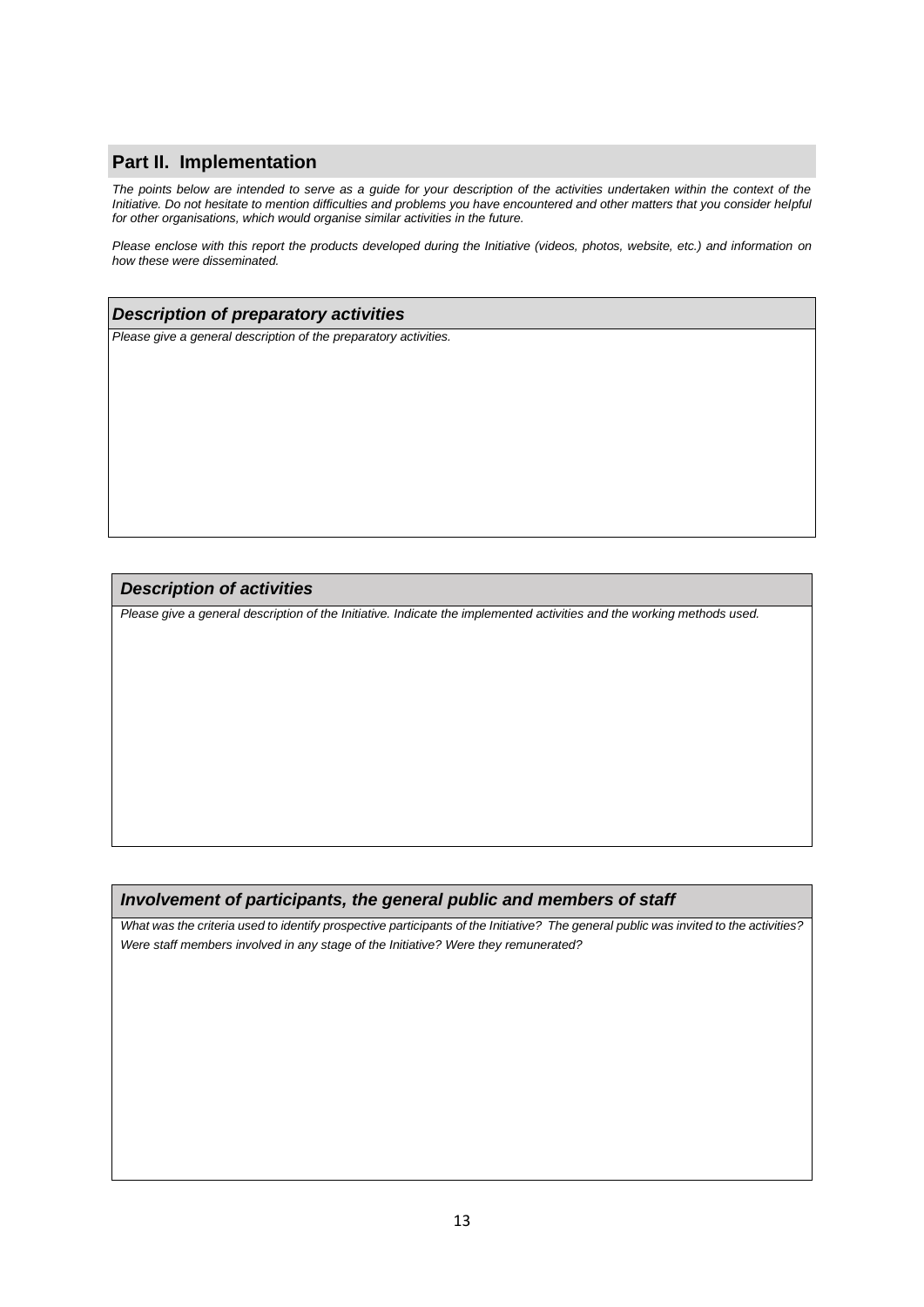### *Practical organisation*

*Please describe:*

- *how the logistical and practical arrangements were organised;*
- *which practical and logistical improvements you would make if you were to repeat the experience.*

### *Problem Handling*

*Please describe any problem you encountered during the implementation phase and the solutions that you had applied.*

#### *Evaluation*

Please give details regarding evaluation you carried within your group, both during and after the Initiative was finished. *If you had involved any third party service providers and suppliers, were the products delivered and services rendered up to specifications and standards you envisaged?*

*In terms of active involvement of participants, did you succeed in attaining your objectives? How did the general public respond to the activities?*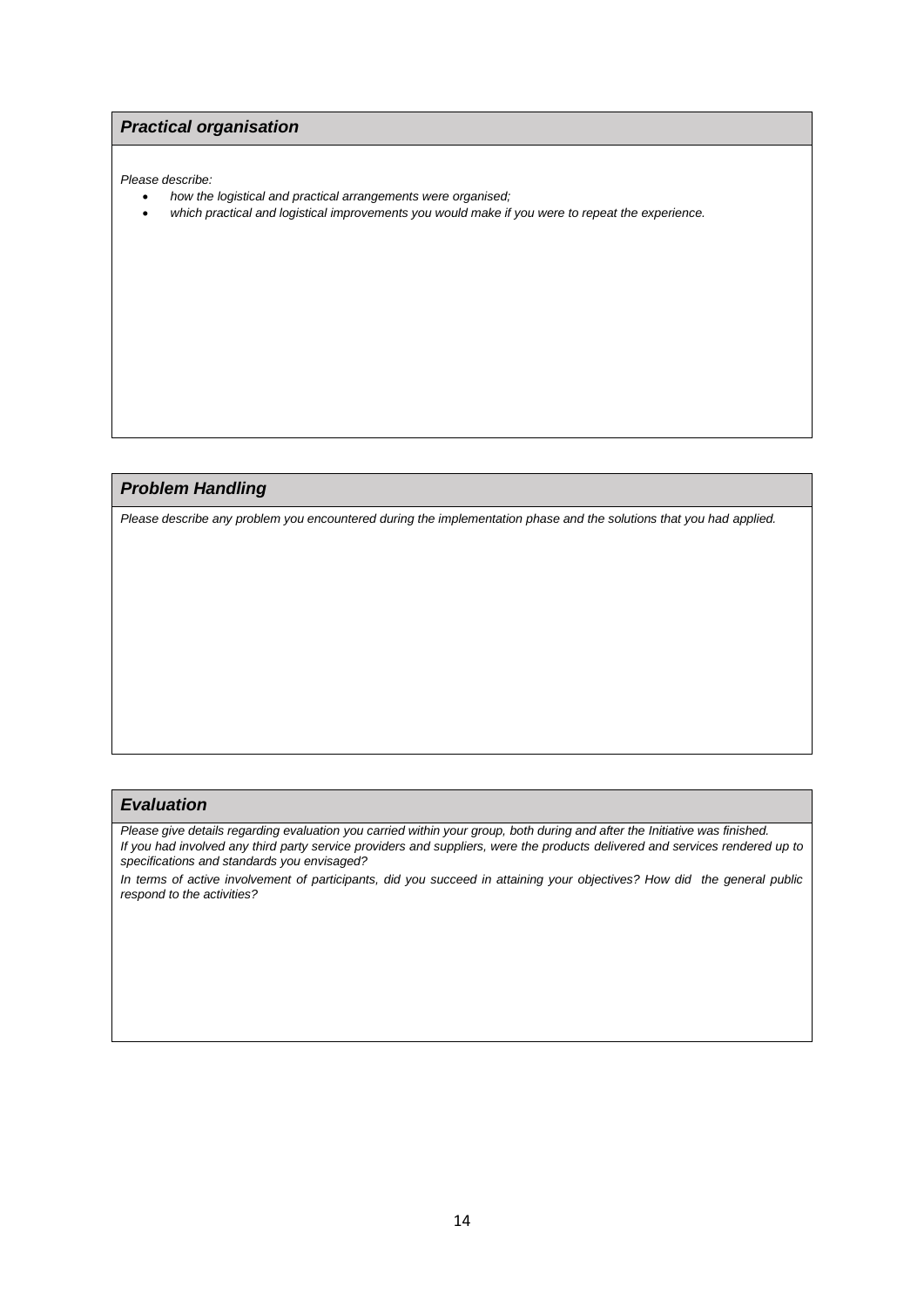### *Impact, multiplying effect and follow-up*

#### *Please explain:*

- *who benefited from the Initiative in addition to the members of the group(s) directly involved;*
- *the impact on the local community and if applicable, on other participants involved in the Initiative;*
- *how they were involved and what they gained from their participation in the Initiative;*
- *in the long run, how will the Initiative impact the community (in terms of multiplying effect and sustainable impact)*

#### *Promotional Activities and Visibility of the Initiative*

*Please describe:*

- *how you ensured the visibility of the Initiative;*
- *how the Initiative provided clear promotional for the Gozo Cultural Events Fund Scheme and the Ministry for Gozo;* • *how you ensured the dissemination of information pertinent to the outcomes and good practises within the context of the Initiative.*

*Kindly include any sort of published material or screen shots of online material (including social media posts) produced during this Initiative.*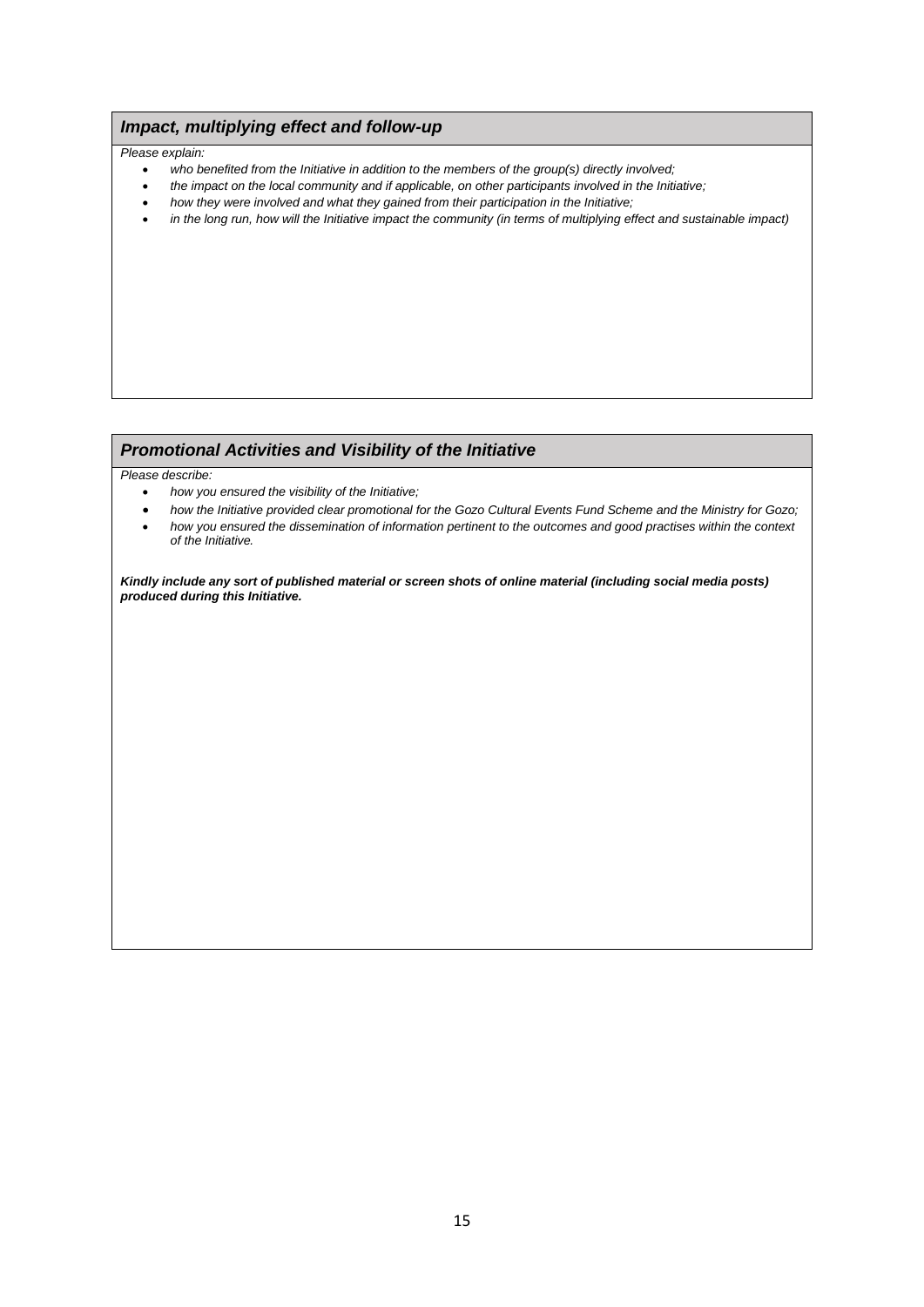#### *Achievements*

#### *Please note that this part may be used for publication*

*According to what you described above, please summarize what you achieved with this Initiative with e.g.:*

- *the objectives and the priorities of the MGOZ Cultural Funds Scheme (kindly refer to the guidelines);*
- *the objectives of the Activity that you planned;*
- *the theme of the Activity;*
- *the innovative creativity and enterpreneurship dimension;*
- *the social and personal development of the members of the group(s).*

### *Additional information*

*Give any additional information, observations, comments or recommendations that may be useful for future Initiatives. Describe specific difficulties you encountered in implementing your Initiative.*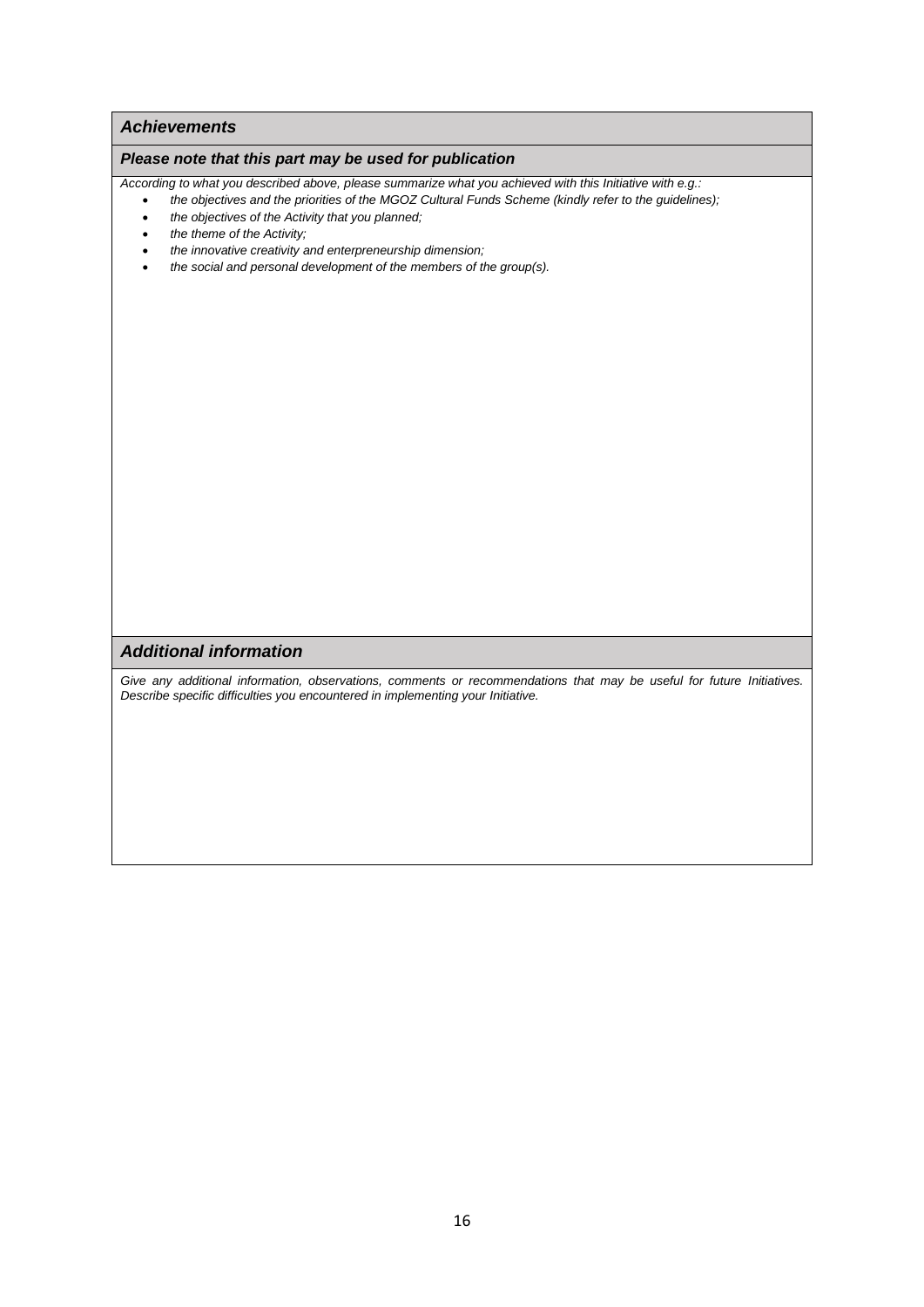### **Part III. Procurement of Products and Provision of Services Rendered**

#### *Procurement and/or leasing of Materials and Equipment and Provision of Services*

*Were quotations sought for the procurement and leasing of materials and equipment and for the provision of services? If so, on what basis suppliers and service providers were chosen? Please describe any problem you encountered and the solutions you have applied.* 

*Kindly include all quotations sought, invoices received and original copies of receipts.*

*Non observance of public procurement procedures will jeopardize your claim for re-imbursement of related items and services.*

### **Part IV. Co-Financing**

**Has your organisation acquired any financial assistence from other Voluntary Organisations, private individuals, entities or through other Government or European Union funding to realise this Initiative?**

Yes \_\_\_\_\_ No \_\_\_\_\_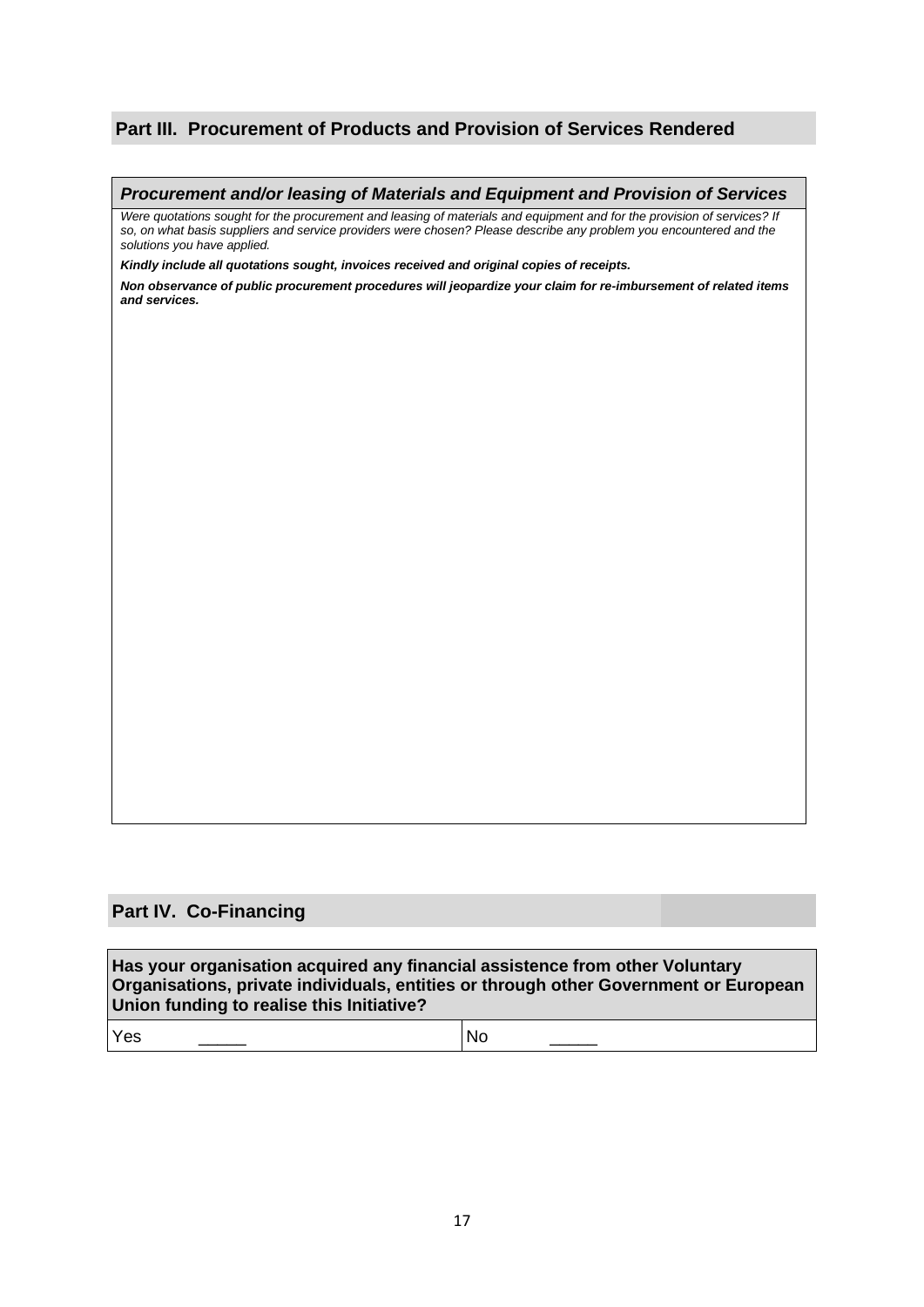**If yes, fill in below:**

| Name of the Individual/Entity/<br><b>Institution/Organisation bestowing</b><br>the financial Assistance or<br><b>Contribution in kind</b> | <b>Type of Financing: (Direct</b><br><b>Financial Assistance or</b><br><b>Contributions in kind)</b> | Amount<br>Received in $\epsilon$ |
|-------------------------------------------------------------------------------------------------------------------------------------------|------------------------------------------------------------------------------------------------------|----------------------------------|
|                                                                                                                                           |                                                                                                      |                                  |
|                                                                                                                                           |                                                                                                      |                                  |
|                                                                                                                                           |                                                                                                      |                                  |
|                                                                                                                                           |                                                                                                      |                                  |
|                                                                                                                                           | <b>Total Co-Financing Received</b>                                                                   |                                  |

## **Part V. Financial report**

### **Financial Statement of Expenditure**

Fill in the Financial Statement of Expenditure Report.

Print out the Financial Statement of Expenditure and Affix with the Final Report.

**A soft copy of the Financial Statement of Expenditure Report is to be submitted to the Ministry for Gozo – email[: culturefund.mgoz@gov.mt](mailto:culturefund.mgoz@gov.mt)**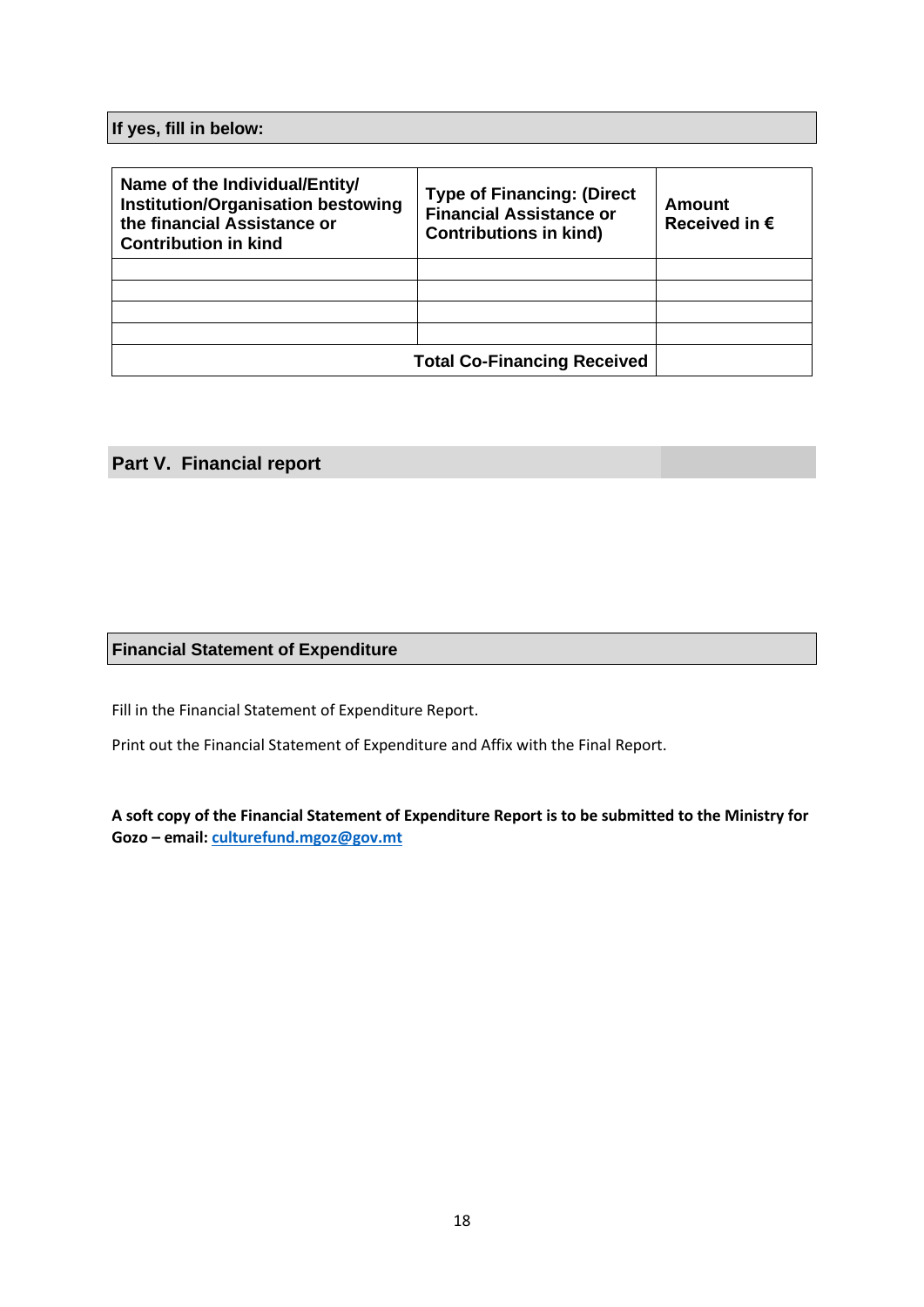## <span id="page-19-1"></span><span id="page-19-0"></span>Creative Communities Application

**Application Deadline: ; Result Notification:**

| <b>Application Details</b> |  |
|----------------------------|--|
| <b>Reference Number:</b>   |  |
| Project Title:             |  |
| Applicant:                 |  |
| Amount Requested:          |  |

| The evaluator is requested to score from 0 to maximum mars and assess the overall quality of the |
|--------------------------------------------------------------------------------------------------|
| project.                                                                                         |

| Criterion 1 – The project's impact on the local community                                                                                  |               | <b>Maximum</b><br><b>Marks</b> |
|--------------------------------------------------------------------------------------------------------------------------------------------|---------------|--------------------------------|
| 1. How strong is the level of active participation of the community in the project?                                                        |               | 5                              |
| 2. Through this project, are there efforts to reach out to new audiences and to<br>develop existing audiences?                             |               | 5                              |
| 3. Does the project have the potential to offer continuity and legacy in the<br>community?                                                 |               | 5                              |
| 4. To what extent does the project contribute towards bringing the local<br>community closer to the arts, culture and creative expression? |               | 5                              |
| 5. Does the project have the potential to serve as a tool for development on the<br>commnity, social, economic and environmental levels?   |               | 5                              |
|                                                                                                                                            | Sub-<br>Total | 25                             |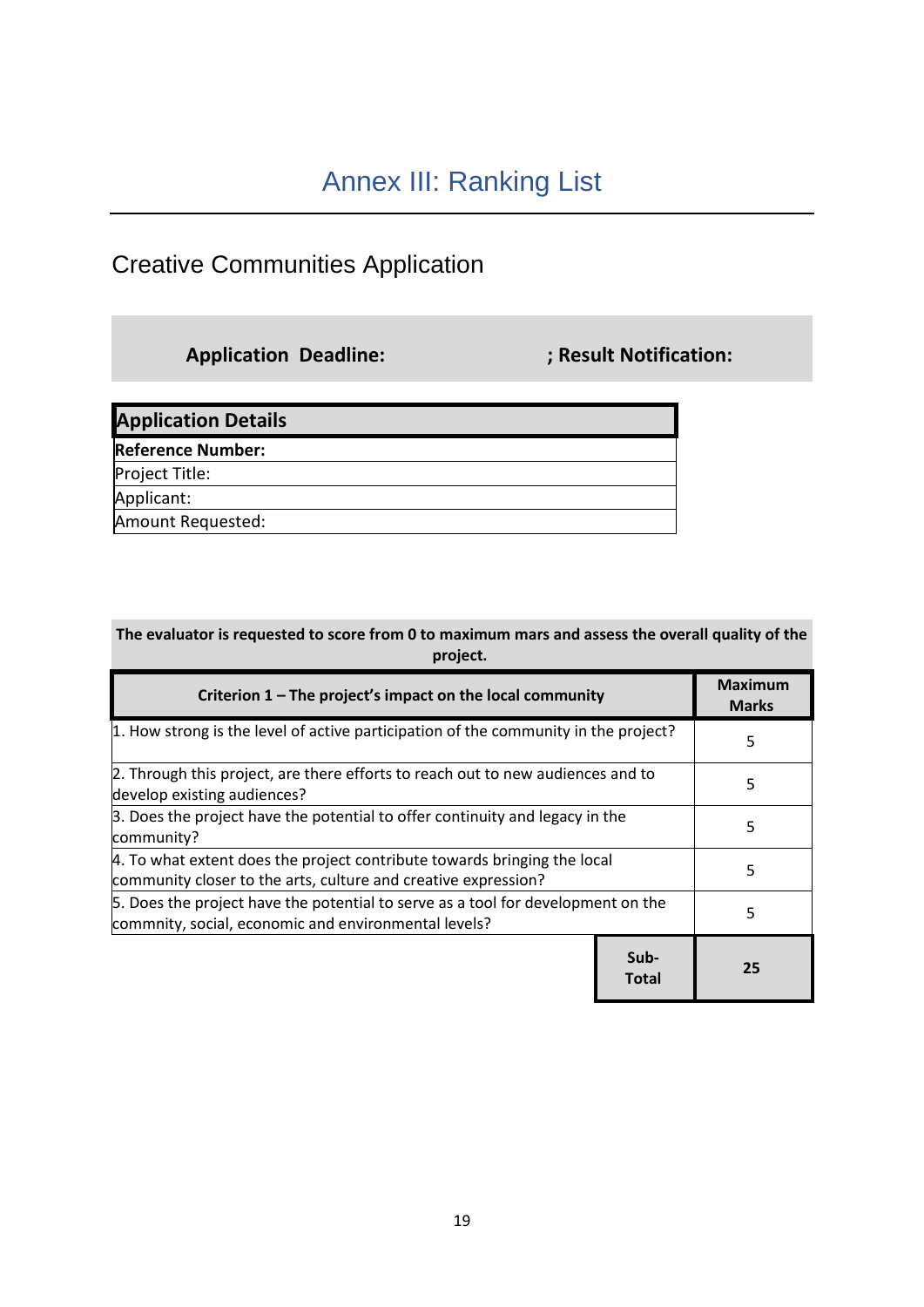| Criterion 2 – Development of the organisation                                                                                                                   |                      | <b>Maximum</b><br><b>Marks</b> |
|-----------------------------------------------------------------------------------------------------------------------------------------------------------------|----------------------|--------------------------------|
| $\vert$ 1. In what way/s will the project have an impact on the mebers of the<br>organisation?                                                                  |                      | 5                              |
| 2. To what extent is the project relevant to the work carried out by the<br>organisation?                                                                       |                      | 5                              |
| 3. Does the project contribute towards the strengthening of the profile of the<br>organisation?                                                                 |                      | 5                              |
| 4. Through this project, how strong is the level of accessibility of the organisation<br>to the local community?                                                |                      | 5                              |
| 5. Through this project, how strong is the level of accessibilty of the organisation to<br>new artistic collaborations with other organisations or individuals? |                      | 5                              |
|                                                                                                                                                                 | Sub-<br><b>Total</b> | 25                             |
| The Board notes that the proposed project is heavy on production of different<br>media, and extends beyond the main remit of the applicant organisation.        |                      |                                |

| Criterion 3 – The quality and outcome of the project                                               |               | <b>Maximum</b><br><b>Marks</b> |
|----------------------------------------------------------------------------------------------------|---------------|--------------------------------|
| 1. How strong are the proposed artistic and cultural organisations and input?                      |               |                                |
| 2. What is the quality of the artisitic process proposed for the implementation of<br>the project? |               | 5                              |
| 3. Does the project have a projected general outcome?                                              |               |                                |
| 4. Is the communication plan well planned and effective?                                           |               |                                |
| 5. Is the documentation plan well planned and effective?                                           |               |                                |
|                                                                                                    | Sub-<br>Total | 25                             |